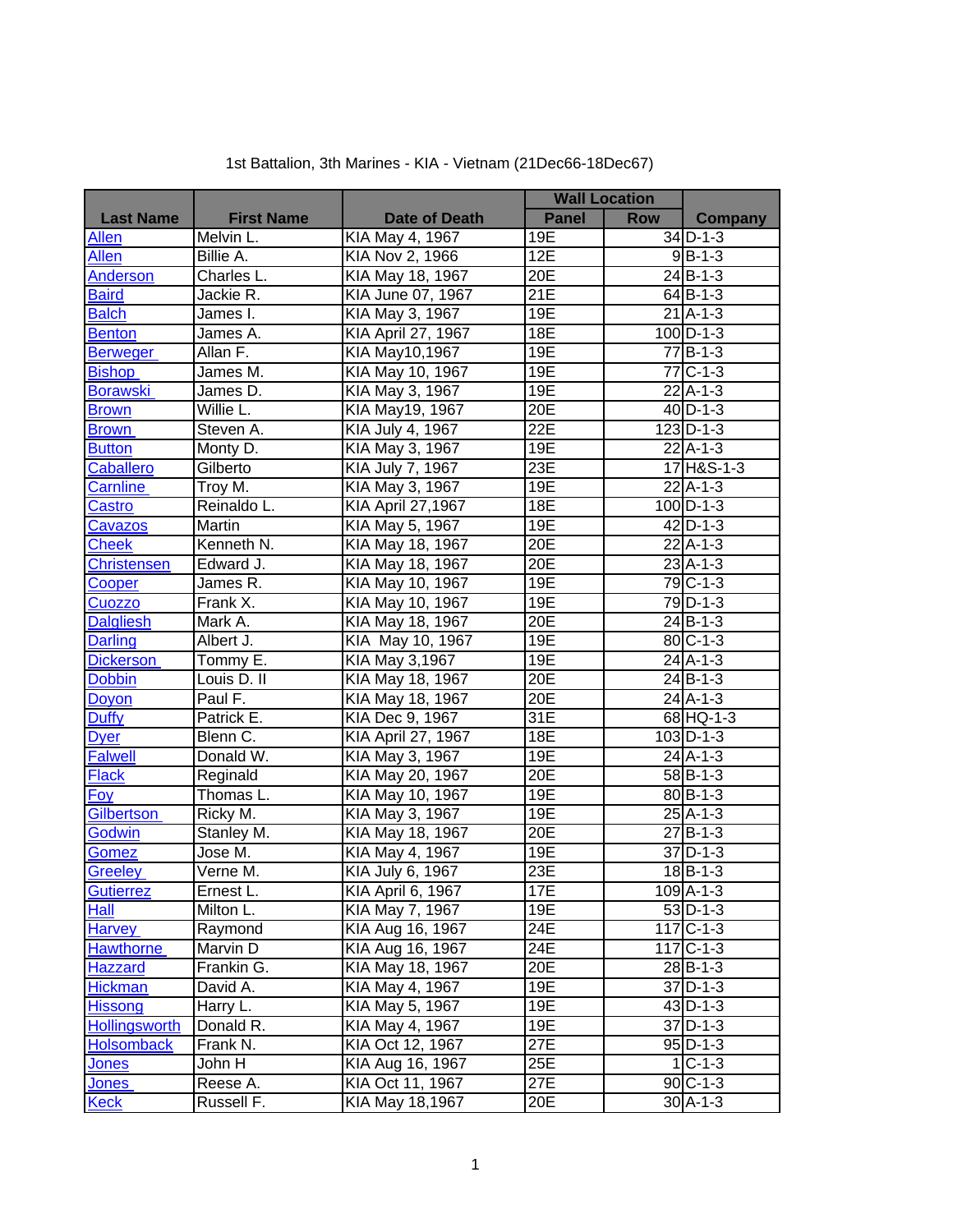| <b>Kelley</b>    | Johnnie W.    | KIA Sept 4, 1967          | 25E | $102$ D-1-3          |
|------------------|---------------|---------------------------|-----|----------------------|
| Kramer           | Dennis D.     | KIA May 18, 1967          | 20E | $31$ B-1-3           |
| Land             | Richard L.    | KIA May 18, 1967          | 20E | $31$ B-1-3           |
| Lar Rose         | Joseph R.     | KIA May 3, 1967           | 19E | $28$ A-1-3           |
| Leonard          | James S.      | KIA May 18, 1967          | 20E | $32$ D-1-3           |
| <b>Macomb</b>    | Orrie         | KIA May 18, 1967          | 20E | $32$ B-1-3           |
| <b>Mallon</b>    | Thomas J.     | KIA Mar 3, 1967           | 19E | $12\overline{B-1-3}$ |
| <b>Mallon</b>    | Thomas W.     | KIA May 2, 1967           | 19E | $15$ C-1-3           |
| <b>Malloy</b>    | John J        | KIA July 6, 1967          | 23E | $20 C-1-3 $          |
| <b>Mannion</b>   | Dennis J.     | KIA May 5, 1967           | 19E | $43$ D-1-3           |
| <b>Mantooth</b>  | Jimmie        | KIA June 67               | 21E | $83$ B-1-3           |
| <b>McKeon</b>    | Joseph T      | KIA May 18, 1967          | 20E | $32$ $B-1-3$         |
| <b>McMahon</b>   | Fredrick A.   | KIA May 4, 1967           | 19E | $39$ D-1-3           |
| <b>Minton</b>    | Donald W.     | KIA May 4, 1967           | 19E | $39$ D-1-3           |
| <b>Mitchell</b>  | Clyde U.      | KIA May 18, 1967          | 20E | $32$ B-1-3           |
| <b>Mitchell</b>  | Willie J. Jr  | KIA May 19, 1967          | 20E | 46 A-1-3             |
| <b>Moreland</b>  | John          | KIA Aug 8, 1967           | 24E | $90C - 1 - 3$        |
| <b>Murry</b>     | Eugene        | KIA May 3, 1967           | 19E | $30$ A-1-3           |
| <b>Neuss</b>     | William H     | KIA Oct 11, 1967          | 27E | $91$ C-1-3           |
| <b>Norbut</b>    | George        | KIA Sep 2, 1967           | 25E | 88 C-1-3             |
| <b>Osborne</b>   | Samuel W.     | <b>KIA April 27, 1967</b> | 05E | $14$ D-1-3           |
| Penfold          | Peter A.      | KIA Nov 17, 1967          | 28E | 291/3                |
| Pennington       | Ronald K.     | <b>KIA April 27, 1967</b> | 18E | $104$ D-1-3          |
| Penny            | William V     | KIA Oct 11, 1967          | 27E | $91$ C-1-3           |
| <b>Peterson</b>  | John A.       | KIA May 28, 1967          | 21E | $6$ D-1-3            |
| <b>Petrick</b>   | Frank E.      | KIA Aug 24,1967           | 25E | $40$ A-1-3           |
| <b>Pike</b>      | Donald C.     | KIA July 6, 1967          | 23E | $22 C-1-3 $          |
| <b>Pittenger</b> | Donald        | KIA May 10 1967           | 19E | 88B-1-3              |
| Plesakov         | Luciano P.    | KIA May 3, 1967           | 19E | $30$ A-1-3           |
| Price            | Barry C.      | KIA May 20, 1967          | 20E | $65$ B-1-3           |
| <b>Reid</b>      | John M.       | KIA May 10, 1967          | 19E | $85C - 1 - 3$        |
| Remer Jr.        | Charles B.    | KIA May 2, 1968           | 54E | $15$ B-1-3           |
| <b>Rose</b>      | Robert J.     | KIA May 3, 1967           | 19E | $31$ A-1-3           |
| <b>Russell</b>   | Randall K.    | KIA July 6,1967           | 23E | 22 H&S               |
| <b>Russell</b>   | Gordon W.     | KIA Feb1, 1967            | 14E | $106$ B-1-3          |
| <b>Sanders</b>   | Thomas        | KIA May 10,1967           | 19E | $86C - 1 - 3$        |
| <b>Sarmento</b>  | Henry M.      | KIA May 18, 1967          | 20E | 49 B-1-3             |
| <b>Smith</b>     | Marvin        | KIA Dec 17, 1967          | 32E | $15C - 1 - 3$        |
| Sovey            | Edward C. Jr. | KIA May 5, 1967           | 19E | $40$ D-1-3           |
| <b>Spicer</b>    | Eugene D.     | KIA May 3, 1967           | 19E | $32$ A-1-3           |
| <b>Srsen</b>     | Steve A.      | KIA January 27, 1967      | 14E | 89 A-1-3             |
| <b>Stecker</b>   | John C.       | KIA May 1, 1967           | 20E | $50$ B-1-3           |
| <b>Sweesy</b>    | John E.       | KIA May 3, 1967           | 19E | $33$ A-1-3           |
| <b>Tremaine</b>  | Curtis L.     | KIA June 3, 1967          | 21E | $53 B-1-3 $          |
| Turn             | Henry L       | KIA MAY 4, 1967           | 19E | $41$ D-1-3           |
| <b>Ucker</b>     | David         | KIA Oct 11,1967           | 27E | $92$ C-1-3           |
| <b>Urick</b>     | John W.       | KIA May 3, 1967           | 19E | $34$ A-1-3           |
| Varner           | Jerry D.      | KIA Oct 11, 1967          | 27E | $92$ C-1-3           |
| Verbilla         | David         | KIA May 3, 1967           | 19E | $33$ A-1-3           |
| <b>Welker</b>    | Abram J.      | KIA Oct 11, 1967          | 27E | $92$ C-1-3           |
| <b>Wilson</b>    | John T.       | KIA May 18, 1967          | 20E | $38$ A-1-3           |
| <b>Woods</b>     | Sterling S    | KIA May 10, 1967          | 33W | $23B-1-3$            |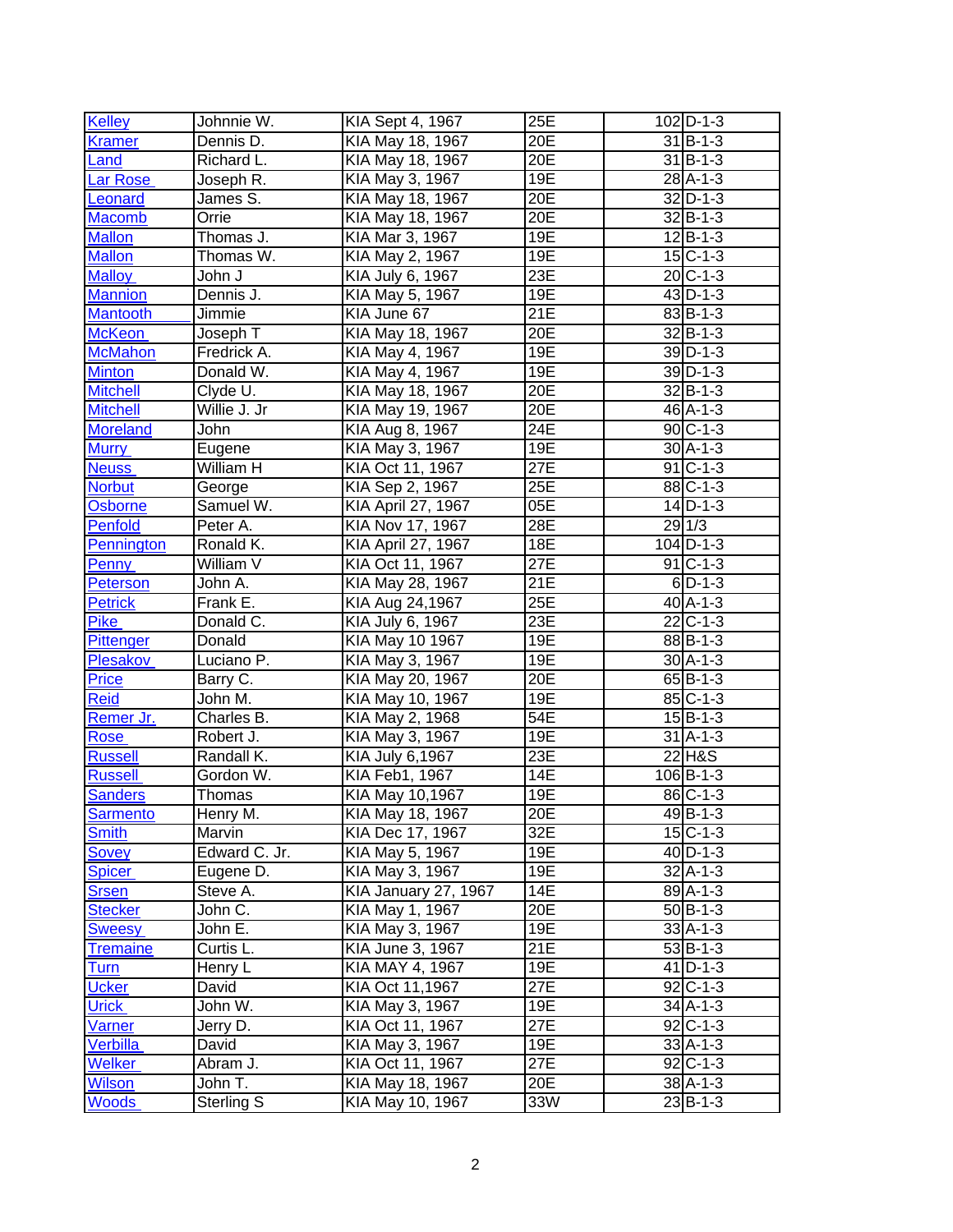| $Y_{k}$<br><b><i>FRANCIS</i></b><br>- -<br>'TIVK<br>' ' | Michael | ,967<br>И<br><b>NOV</b><br>`\l <i>i</i> | 29E | —— <i>—</i><br>91<br>$\epsilon =$<br> |
|---------------------------------------------------------|---------|-----------------------------------------|-----|---------------------------------------|